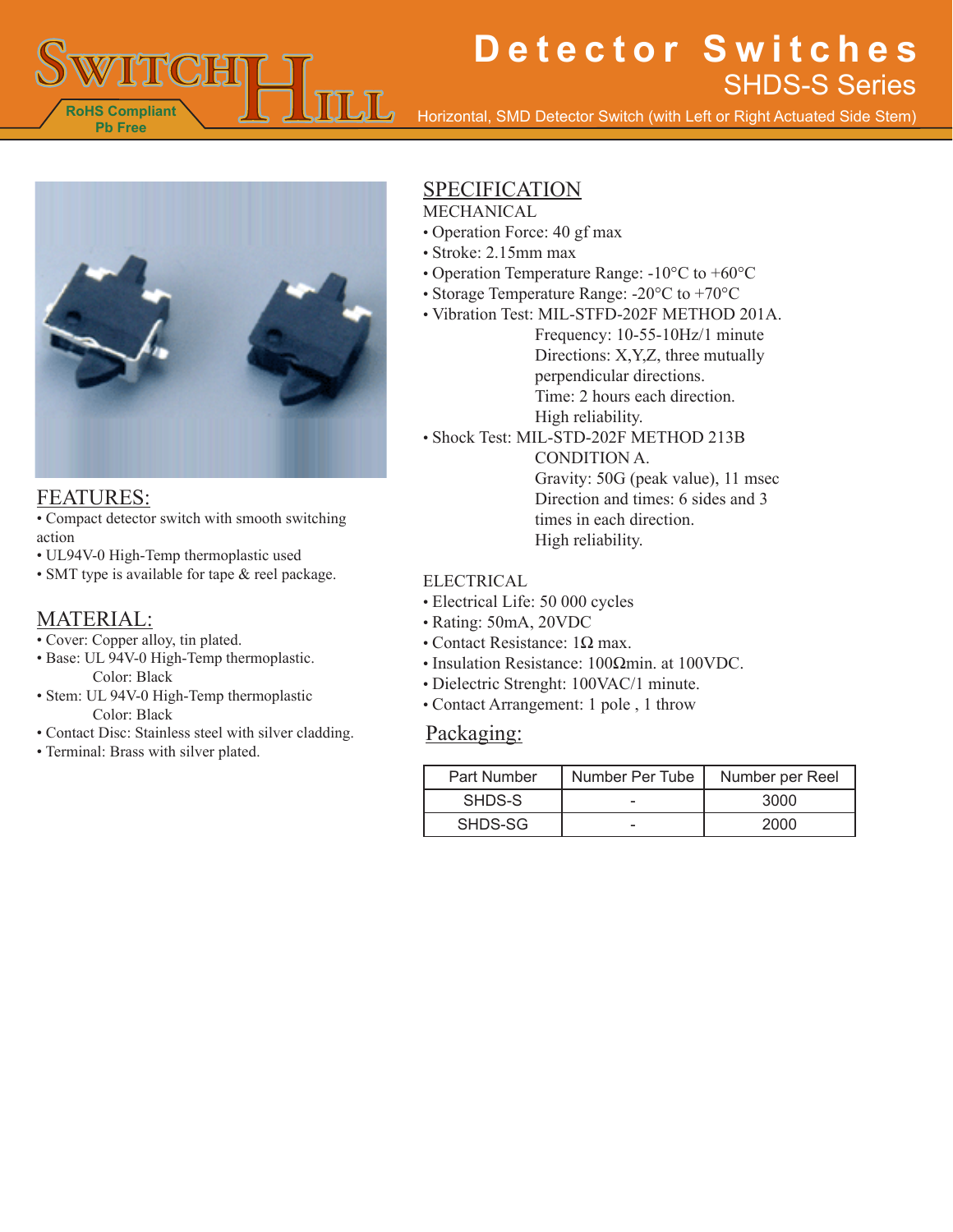

Horizontal, SMD Detector Switch (with Left or Right Actuated Side Stem)



NOTE.<br>1.ALL DIMENSIONS ARE IN MILLIMETERS.<br>BRACKETED DIMENSIONS ARE IN INCHES.<br>2.GENERAL TOLERANCES ±0.2mm

SHDS-SL

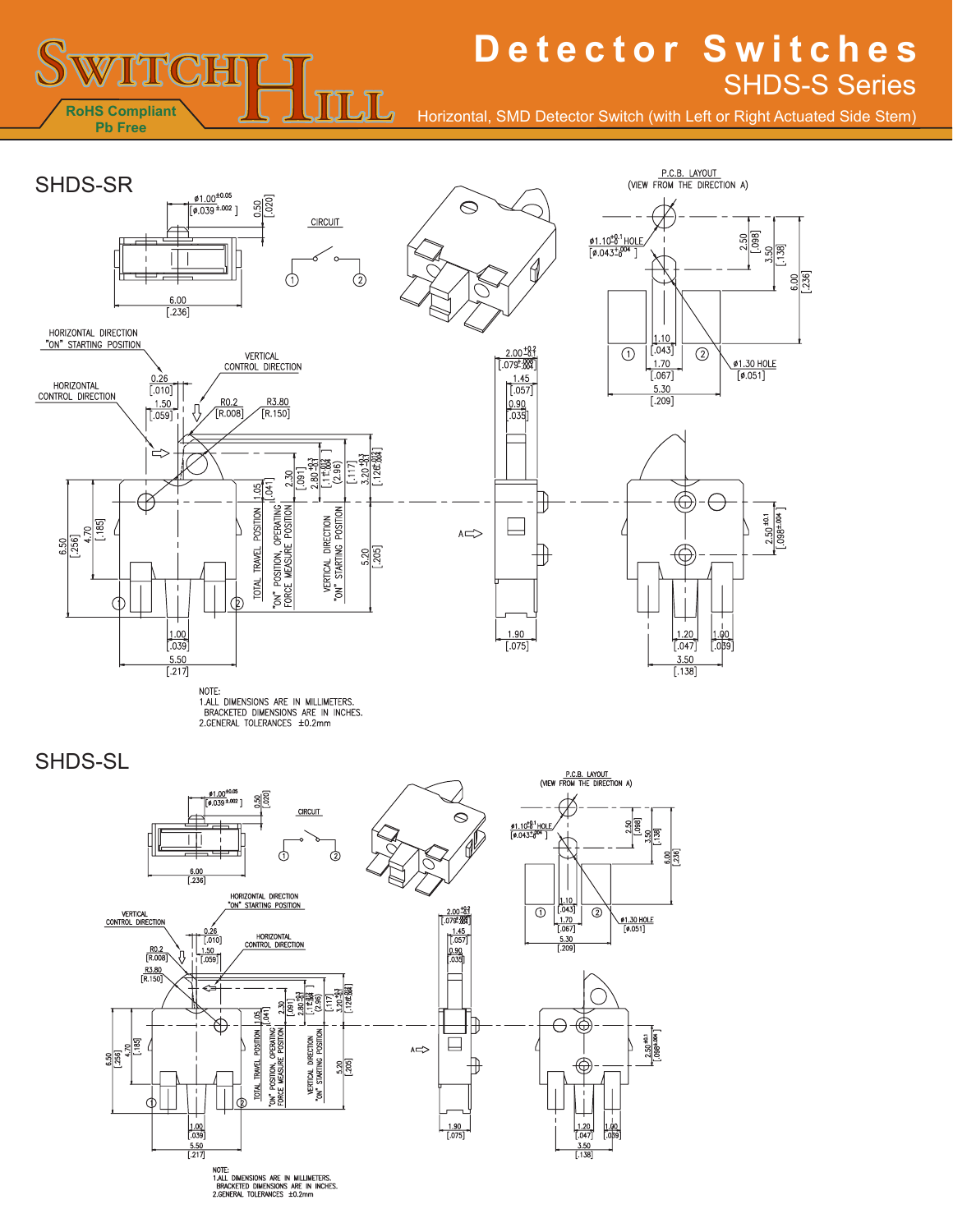Horizontal, SMD Detector Switch (with Left or Right Actuated Side Stem)



几

**RoHS Compliant**

WITCH